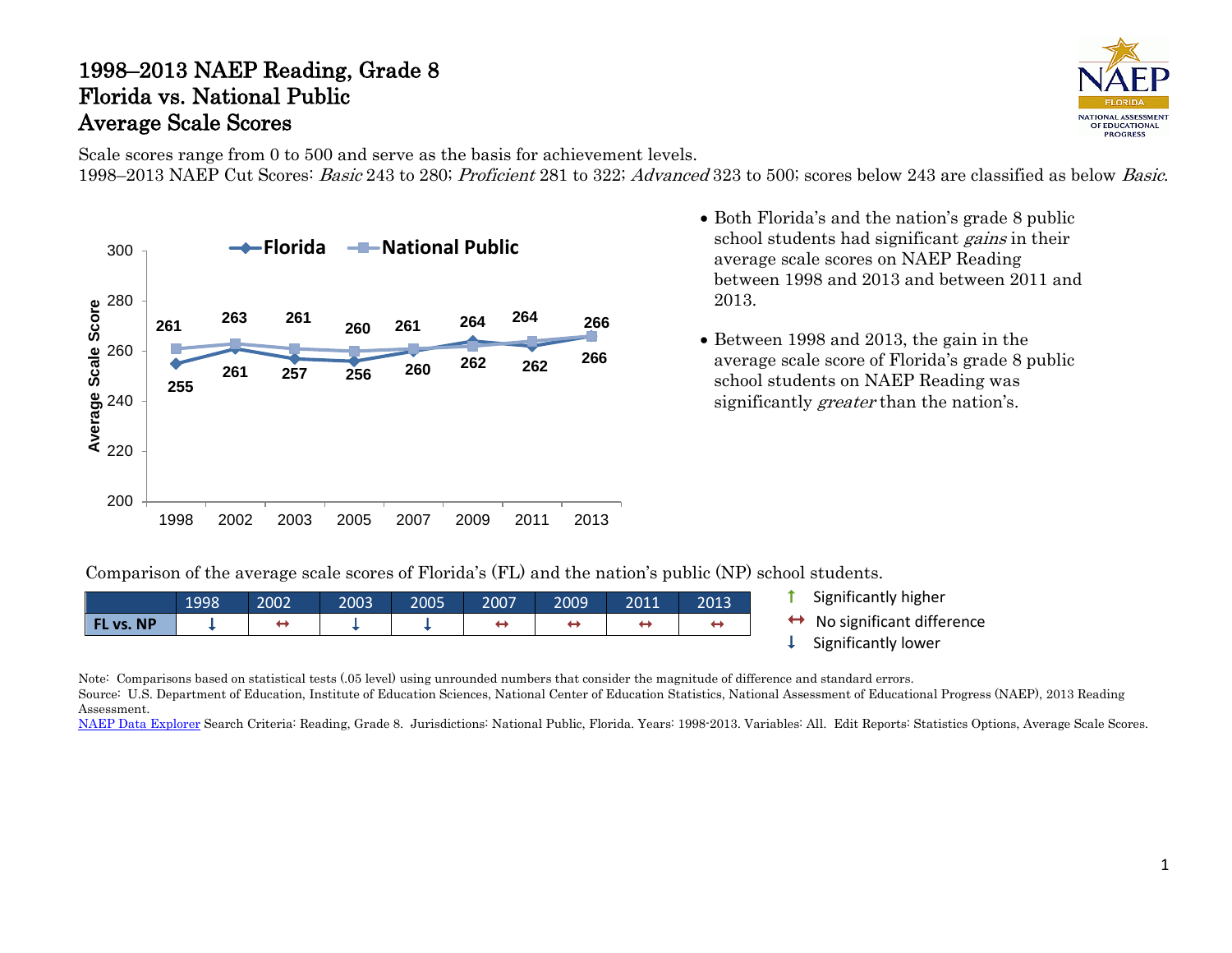## 1998–2013 NAEP Reading, Grade 8 Florida vs. National Public Achievement Levels, at or above *Basic* and at or above *Proficient*

NATIONAL ASSESSMENT OF EDUCATIONAL **PROGRESS** 

Scale scores range from 0 to 500 and serve as the basis for achievement levels. 1998–2013 NAEP Cut Scores: Basic 243 to 280; Proficient 281 to 322; Advanced 323 to 500; scores below 243 are classified as below Basic.



- **Florida FROM** Public  **There was a significant gain in the percentage of both <b>F** Florida's and the nation's grade 8 public school students performing at or above Basic and at or above Proficient on NAEP Reading between 1998 and 2013.
	- Between 1998 and 2013, the gains in the percentage of Florida's grade 8 public school students performing at or above Proficient on NAEP Reading were significantly greater than the nation's.

Comparison of the percentages of Florida's (FL) and the nation's public (NP) school students performing at or above Basic and at or above Proficient.

|                                             | 1998 | 2002 | 2003 | 2005 | 2007 | 2009 | 2011 | 2013 |
|---------------------------------------------|------|------|------|------|------|------|------|------|
| at or above <i>Basic</i> – FL vs. NP        |      |      |      |      |      |      |      |      |
| at or above <i>Proficient</i> $-$ FL vs. NP |      |      |      |      |      |      |      |      |

- Significantly higher
- $\leftrightarrow$  No significant difference<br>  $\downarrow$  Significantly lower
- 

Notes: Comparisons based on statistical tests (.05 level) using unrounded numbers that consider the magnitude of difference and standard errors.

at or above Basic Partial mastery of prerequisite knowledge and skills needed for proficient work; at or above Proficient: Mastery of complex material; higher than grade level performance. Source: U.S. Department of Education, Institute of Education Sciences, National Center of Education Statistics, National Assessment of Educational Progress (NAEP), 2013 Reading Assessment.

[NAEP Data Explorer](http://nces.ed.gov/nationsreportcard/naepdata/) Search Criteria: Reading, Grade 8. Jurisdictions: National Public, Florida. Years: 1998-2013. Variables: All. Edit Reports: Statistics Options, Achievement Levels, Cumulative.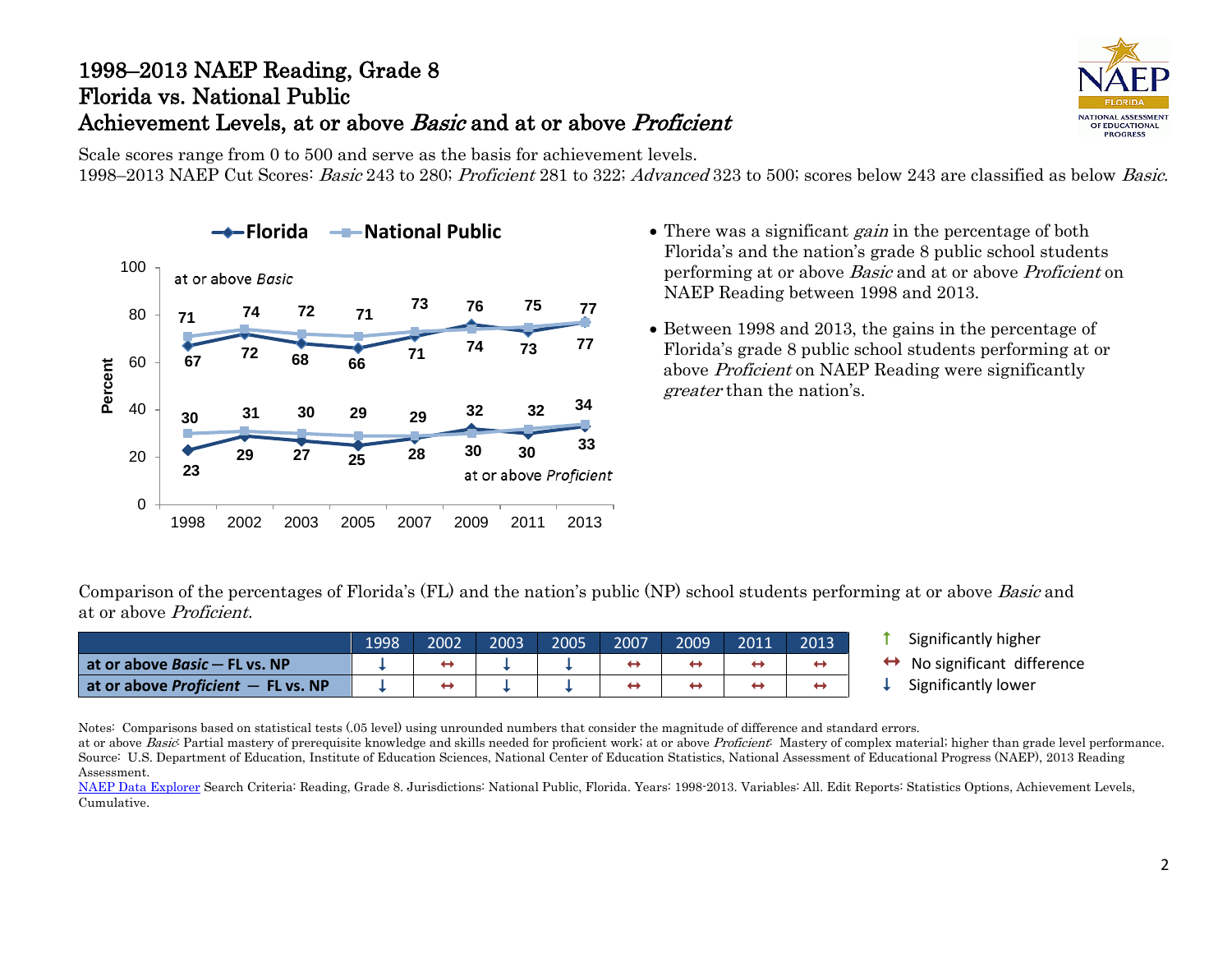## 1998–2013 NAEP Reading, Grade 8 Florida vs. National Public Average Scale Scores, Race/Ethnicity



Scale scores range from 0 to 500 and serve as the basis for achievement levels. 1998–2013 NAEP Cut Scores: Basic 243 to 280; Proficient 281 to 322; Advanced 323 to 500; scores below 243 are classified as below Basic.



- Florida's and the nation's White and African-American and the nation's Hispanic grade 8 public school students had significant *gains* in their average scale scores on NAEP Reading between 1998 and 2013.
- Between 1998 and 2013, the gain in the average scale score of Florida's grade 8 African-American public school students on NAEP Reading was significantly greater than the nation's.
- The NAEP Reading average scale scores of Florida's grade 8 African-American public school students improved between 2011 to 2013 from being not significantly different from the nation to significantly higher than the nation.

Comparison of the average scale scores of Florida's (FL) and the nation's public (NP) school White, Hispanic, and African-American students.

|                              | 1998 | 2002              | 2003 | 2005 | 2007              | 2009 | 2011 | 2013 |
|------------------------------|------|-------------------|------|------|-------------------|------|------|------|
| White - FL vs. NP            |      | $\leftrightarrow$ |      |      | ↔                 | ↔    | ↔    |      |
| Hispanic - FL vs. NP         | ↔    | ↔                 |      |      |                   |      |      |      |
| African-American - FL vs. NP |      | ↔                 |      |      | $\leftrightarrow$ |      | ↔    |      |

- **1** Significantly higher
- $\leftrightarrow$  No significant difference<br>  $\downarrow$  Significantly lower
	-

Note: Comparisons based on statistical tests (.05 level) using unrounded numbers that consider the magnitude of difference and standard errors.

Source: U.S. Department of Education, Institute of Education Sciences, National Center of Education Statistics, National Assessment of Educational Progress (NAEP), 2013 Reading Assessment.

[NAEP Data Explorer](http://nces.ed.gov/nationsreportcard/naepdata/) Search Criteria: Reading, Grade 8. Jurisdictions: National Public, Florida. Years: 1998-2013. Variables: Race/Ethnicity used to report trends, school-reported. Edit Reports: Statistics Options, Average Scale Scores.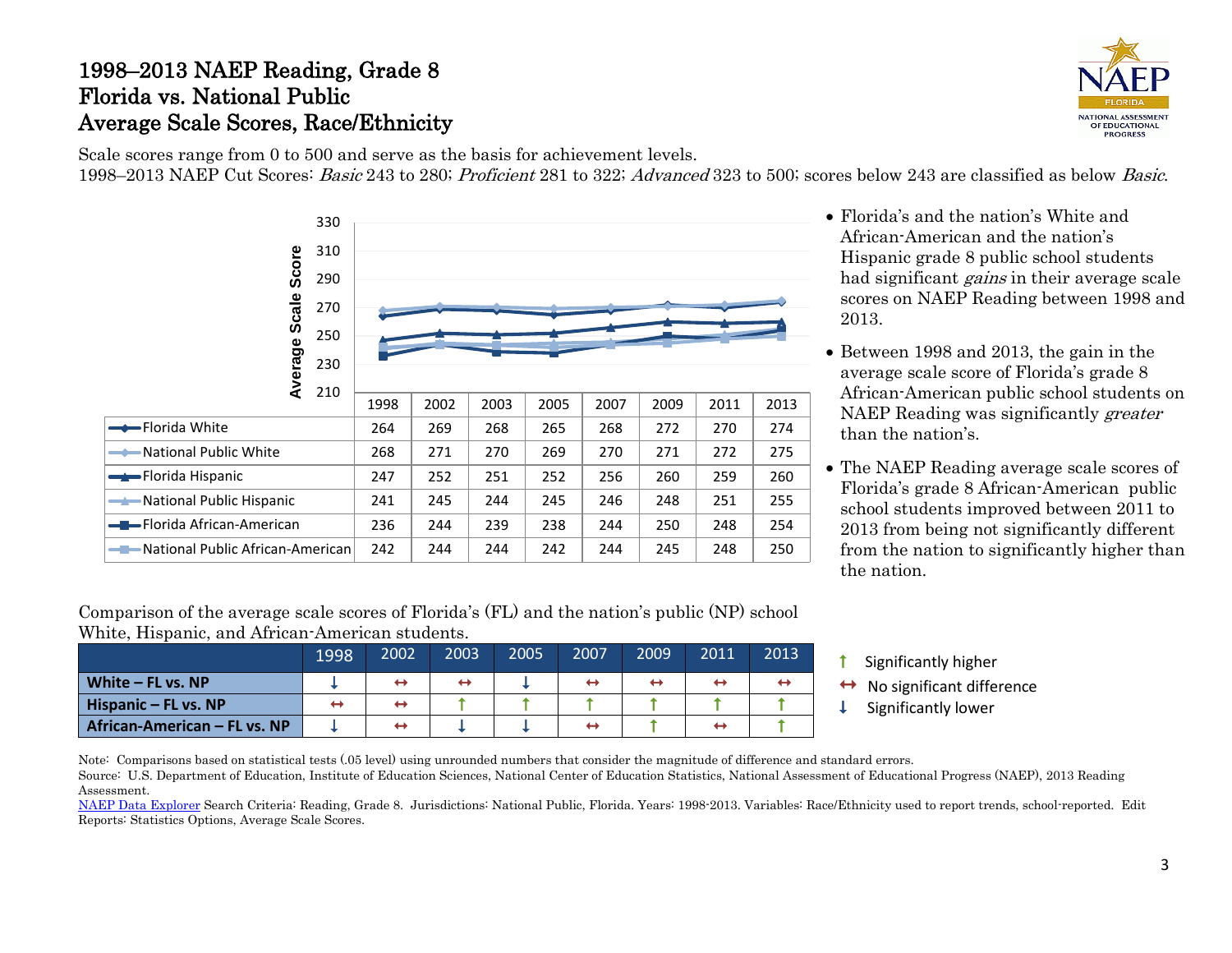# 1998–2013 NAEP Reading, Grade 8 Florida vs. National Public Achievement Level, at or above *Proficient*, Race/Ethnicity



Scale scores range from 0 to 500 and serve as the basis for achievement levels. 1998–2013 NAEP Cut Scores: Basic 243 to 280; Proficient 281 to 322; Advanced 323 to 500; scores below 243 are classified as below Basic.



- There was a significant *gain* in the percentage of both Florida's and the nation's grade 8 public school White, Hispanic, and African-American students performing at or above Proficient on NAEP Reading between 1998 and 2013.
- Between 1998 and 2013, the gain in the percentage of Florida's grade 4 African-American public school students performing at or above Proficient on NAEP Reading was significantly *greater* than the gain of their national counterparts.

Comparison of the percentages of Florida (FL) and nation's public (NP) school White, Hispanic, and African-American students performing at or above Proficient.

|                                     | 1998 | 2002 | 2003              | 2005 | 2007                     | 2009 | 2011 | 2013 |
|-------------------------------------|------|------|-------------------|------|--------------------------|------|------|------|
| White - FL vs. NP                   |      |      | $\leftrightarrow$ |      | $\rightarrow$            |      | ↔    |      |
| Hispanic - FL vs. NP                | ↔    | ↔    |                   |      |                          |      |      |      |
| <b>African-American - FL vs. NP</b> | ↤    | œ    | ↔                 | ↔    | $\overline{\phantom{a}}$ |      | ↔    |      |

- **1** Significantly higher
- $\leftrightarrow$  No significant difference<br>  $\downarrow$  Significantly lower
- 

Notes: Comparisons based on statistical tests (.05 level) using unrounded numbers that consider the magnitude of difference and standard errors.

at or above Basic Partial mastery of prerequisite knowledge and skills needed for proficient work; at or above Proficient: Mastery of complex material; higher than grade level performance. Source: U.S. Department of Education, Institute of Education Sciences, National Center of Education Statistics, National Assessment of Educational Progress (NAEP), 2013 Reading Assessment.

[NAEP Data Explorer](http://nces.ed.gov/nationsreportcard/naepdata/) Search Criteria: Reading, Grade 8. Jurisdictions: National Public, Florida. Years: 1998-2013. Variables: Race/Ethnicity used to report trends, school-reported. Edit Reports: Statistics Options, Achievement Levels, Cumulative.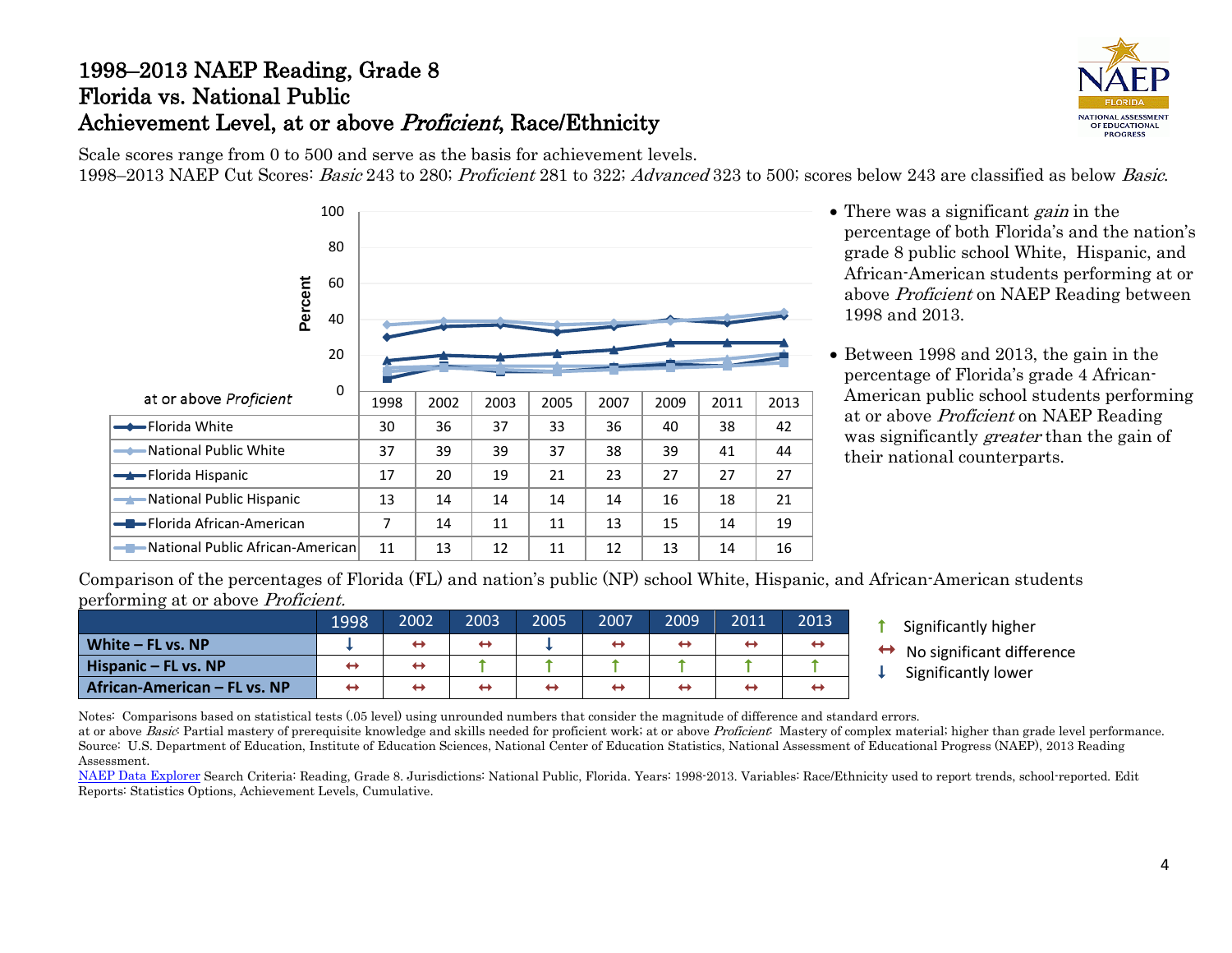# 1998–2013 NAEP Reading, Grade 8 Florida vs. National Public Average Scale Scores, Eligibility for National School Lunch Program (NSLP)



Scale scores range from 0 to 500 and serve as the basis for achievement levels. 1998–2013 NAEP Cut Scores: Basic 243 to 280; Proficient 281 to 322; Advanced 323 to 500; scores below 243 are classified as below Basic.



- Both Florida's and the nation's grade 8 public school students eligible for the National School Lunch Program (NSLP) made significant *gains* in their average scale scores on NAEP Reading between 1998 and 2013 and between 2011 and 2013.
- Between 1998 and 2013, the gain in the average scale score of Florida's grade 8 public school students eligible for the National School Lunch Program (NSLP) on NAEP Reading was significantly *greater* than the nation's.
- Between 2011 and 2013, the average scale scores of Florida's grade 8 public school students eligible for the National School Lunch Program (NSLP) improved from being not significantly different from the nation's to being significantly higher than the nation's.

Comparison of the average scale scores of Florida's (FL) and the nation's public (NP) school students eligible for the National School Lunch Program (NSLP).

|                             | 1998 | 2002 | 2003 | 2005 | 2007 | 2009' | 2011 | 2013 |
|-----------------------------|------|------|------|------|------|-------|------|------|
| NSLP Eligible $-$ FL vs. NP |      |      |      |      |      |       |      |      |

- **1** Significantly higher
- $\leftrightarrow$  No significant difference<br>  $\downarrow$  Significantly lower
- 

Note: Comparisons based on statistical tests (.05 level) using unrounded numbers that consider the magnitude of difference and standard errors. Source: U.S. Department of Education, Institute of Education Sciences, National Center of Education Statistics, National Assessment of Educational Progress (NAEP), 2013 Reading Assessment.

[NAEP Data Explorer](http://nces.ed.gov/nationsreportcard/naepdata/) Search Criteria: Reading, Grade 8. Jurisdictions: National Public, Florida. Years: 1998-2013. Variables: National School Lunch Program eligibility, 3 categories. Edit Reports: Statistics Options, Average Scale Scores.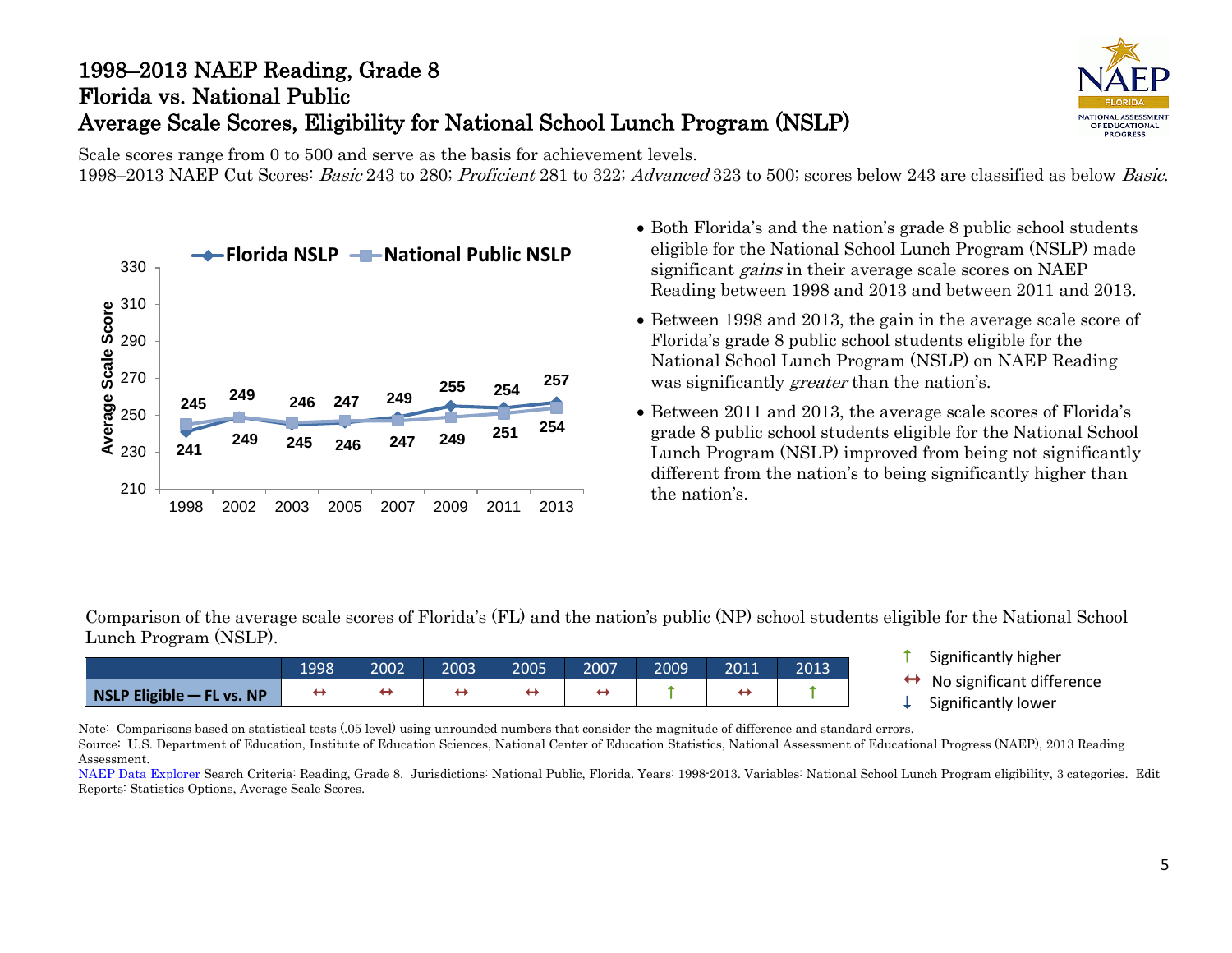## 1998–2013 NAEP Reading, Grade 8 Florida vs. National Public Achievement Levels, at or above *Basic* and at or above *Proficient* Eligibility for National School Lunch Program (NSLP)

NATIONAL ASSESSMENT OF EDUCATIONAL **PROGRESS** 

Scale scores range from 0 to 500 and serve as the basis for achievement levels.

1998–2013 NAEP Cut Scores: Basic 243 to 280; Proficient 281 to 322; Advanced 323 to 500; scores below 243 are classified as below Basic.



- There was a significant *gain* in the percentage of both Florida's and the nation's grade 8 public school students eligible for the National School Lunch Program (NSLP) performing at or above Basic and at or above Proficient on NAEP Reading between 1998 and 2013.
- Between 1998 and 2013, the gains in the percentages of Florida's grade 8 public school students eligible for the National School Lunch Program (NSLP) performing at or above Basic and at or above Proficient on NAEP Reading were significantly *greater* than the gains of their national counterparts.
- Between 2011 and 2013, the percentage of Florida's grade 8 public school students eligible for the National School Lunch Program (NSLP) performing at or above Basic improved from being not significantly different from the nation's to being significantly higher than the nation's.

Comparison of the percentages of Florida's (FL) and the nation's public (NP) school students eligible for the National School Lunch Program (NSLP) performing at or above Basic and at or above Proficient.

|                                                                 | 1998 | 2002 | 2003 | 2005 | 2007 | 2009 | 2011 | 2013 | Significantly higher           |
|-----------------------------------------------------------------|------|------|------|------|------|------|------|------|--------------------------------|
| <b>NSLP Eligible at or above Basic <math>-</math> FL vs. NP</b> |      |      |      |      |      |      |      |      | No significant difference<br>↔ |
| <b>NSLP Eligible at or above Proficient – FL vs. NP</b>         | ↔    |      |      |      |      |      |      |      | Significantly lower            |

Notes: Comparisons based on statistical tests (.05 level) using unrounded numbers that consider the magnitude of difference and standard errors.

at or above Basic Partial mastery of prerequisite knowledge and skills needed for proficient work; at or above Proficient: Mastery of complex material; higher than grade level performance. Source: U.S. Department of Education, Institute of Education Sciences, National Center of Education Statistics, National Assessment of Educational Progress (NAEP), 2013 Reading Assessment.

[NAEP Data Explorer](http://nces.ed.gov/nationsreportcard/naepdata/) Search Criteria: Reading, Grade 8. Jurisdictions: National Public, Florida. Years: 1998-2013. Variables: National School Lunch Program eligibility, 3 categories. Edit Reports: Statistics Options, Achievement Levels, Cumulative.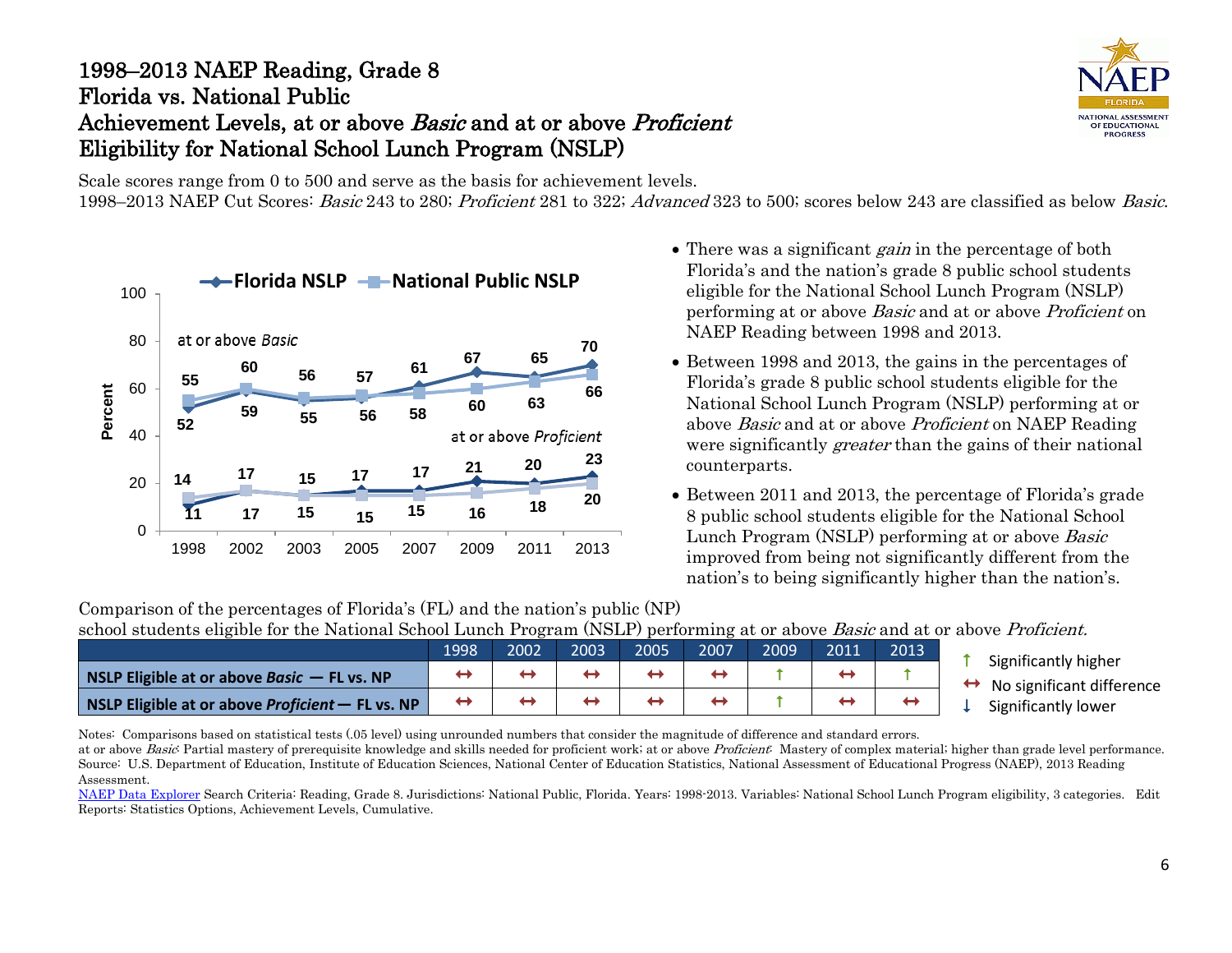## 1998–2013 NAEP Reading, Grade 8 Florida vs. National Public Average Scale Scores, Students with Disabilities (SD)



Scale scores range from 0 to 500 and serve as the basis for achievement levels. 1998–2013 NAEP Cut Scores: Basic 243 to 280; Proficient 281 to 322; Advanced 323 to 500; scores below 243 are classified as below Basic.



- **Formular Superior Concept Concept Concept** Florida grade 8 public school students with disabilities (SD)<br>
► Florida SD National Public SD had cignificant gains their avance scale scenes on NAED had significant *gains* in their average scale scores on NAEP Reading between 1998 and 2013 and between 2011 and 2013. The nation's change was not significant.
	- Between 1998 and 2013, the changes in the average scale scores of Florida's and the nation's grade 8 public school students with disabilities (SD) on NAEP Reading were not significantly different.

Comparison of the average scale score of Florida's (FL) and the nation's public (NP) school students with disabilities (SD).

|              | 1998 | 2002 | 2003 | 2005 | 2007 | 2009 | 2011 | 2013 |
|--------------|------|------|------|------|------|------|------|------|
| SD-FL vs. NP |      |      |      |      |      |      |      |      |

- $\uparrow$  Significantly higher
- $\leftrightarrow$  No significant difference<br>  $\downarrow$  Significantly lower
- 

Note: Comparisons based on statistical tests (.05 level) using unrounded numbers that consider the magnitude of difference and standard errors. Source: U.S. Department of Education, Institute of Education Sciences, National Center of Education Statistics, National Assessment of Educational Progress (NAEP), 2013 Reading Assessment.

[NAEP Data Explorer](http://nces.ed.gov/nationsreportcard/naepdata/) Search Criteria: Reading, Grade 8. Jurisdictions: National Public, Florida. Years: 1998-2013. Variables: Disability status of student, including those with 504 plan. Edit Reports: Statistics Options, Average Scale Scores.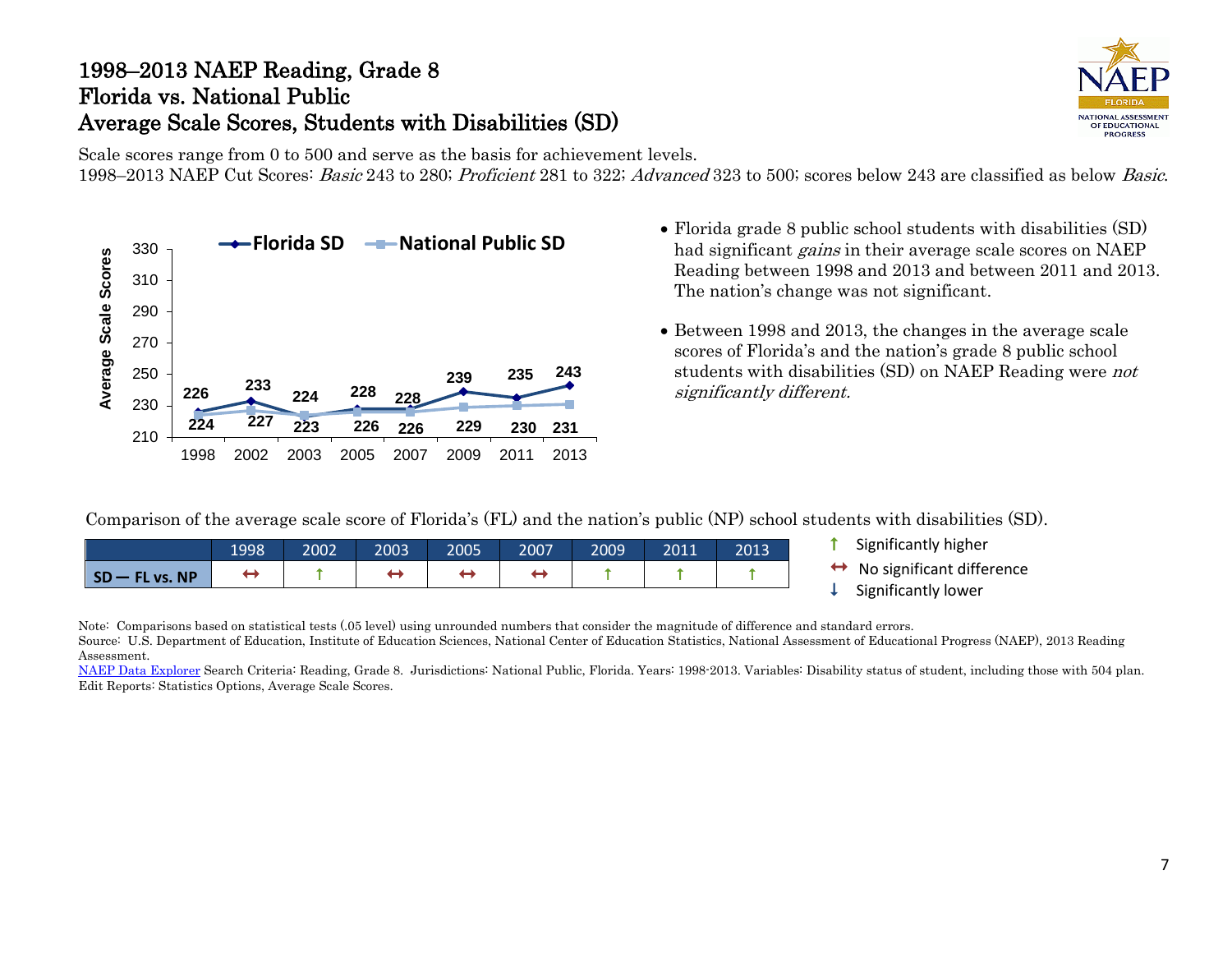## 1998–2013 NAEP Reading, Grade 8 Florida vs. National Public Achievement Levels, at or above Basic and at or above Proficient Students with Disabilities (SD)

NATIONAL ASSESSMENT OF EDUCATIONAL **PROGRESS** 

Scale scores range from 0 to 500 and serve as the basis for achievement levels. 1998–2013 NAEP Cut Scores: Basic 243 to 280; Proficient 281 to 322; Advanced 323 to 500; scores below 243 are classified as below Basic.



- Florida had a significant *gain* in the percentage of their grade 8 public school students with disabilities (SD) performing at or above Basic on NAEP Reading between 1998 and 2013.
- Between 1998 and 2013, the changes in the percentages of Florida's grade 8 public school SDs performing at or above Basic and at or above Proficient on NAEP Reading were not significantly different than the nation's.
- Between 2011 and 2013, the percentage of Florida's grade 8 public school SDs performing at or above *Basic* and at or above *Proficient* on NAEP Reading improved from being not significantly different from the nation to being significantly higher than the nation.

Comparison of the percentages of Florida's (FL) and the nation's public (NP) school students with disabilities (SD) performing at or above Basic and at or above Proficient.

|                                       | 1998 | 2002 | 2003 | 2005 | 2007 | 2009 | 2013 |
|---------------------------------------|------|------|------|------|------|------|------|
| SD at or above Basic - FL vs. NP      |      |      |      |      |      |      |      |
| SD at or above Proficient - FL vs. NP |      |      |      |      |      |      |      |

- **1** Significantly higher
- $\leftrightarrow$  No significant difference<br>  $\downarrow$  Significantly lower
- 

Notes: Comparisons based on statistical tests (.05 level) using unrounded numbers that consider the magnitude of difference and standard errors.

at or above Basic Partial mastery of prerequisite knowledge and skills needed for proficient work; at or above Proficient: Mastery of complex material; higher than grade level performance. Source: U.S. Department of Education, Institute of Education Sciences, National Center of Education Statistics, National Assessment of Educational Progress (NAEP), 2013 Reading Assessment.

[NAEP Data Explorer](http://nces.ed.gov/nationsreportcard/naepdata/) Search Criteria: Reading, Grade 8. Jurisdictions: National Public, Florida. Years: 1998-2013. Variables: Disability status of student, including those with 504 plan. Edit Reports: Statistics Options, Achievement Levels, Cumulative.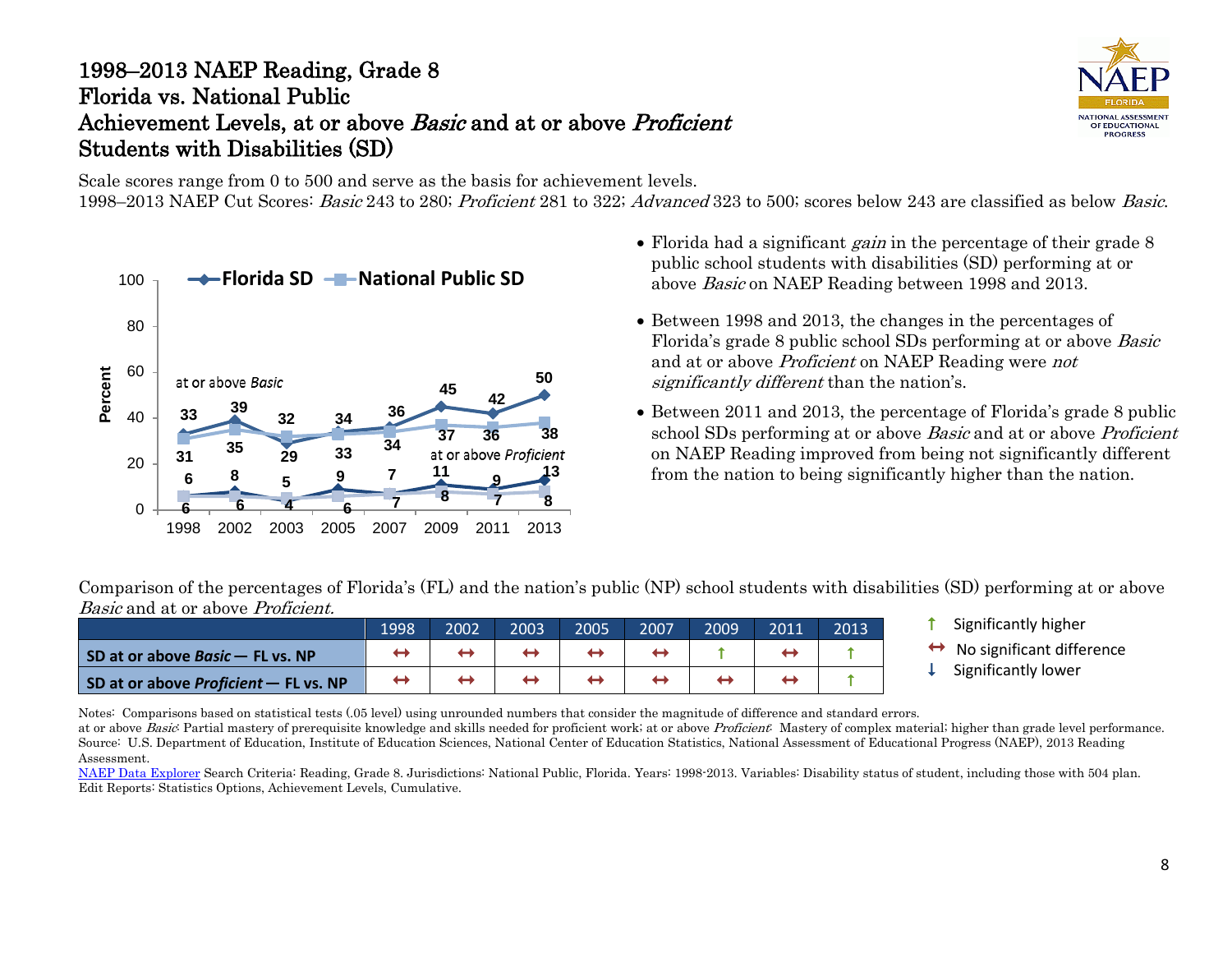# 2002–2013 NAEP Reading, Grade 8 Florida vs. National Public Average Scale Scores, English Language Learners (ELLs)



Scale scores range from 0 to 500 and serve as the basis for achievement levels. 2002–2013 NAEP Cut Scores: Basic 243 to 280; Proficient 281 to 322; Advanced 323 to 500; scores below 243 are classified as below Basic.



- school English language learners (ELLs) had significant changes in their average scale scores on NAEP Reading between 2002 and 2013.
- Between 2002 and 2013, the changes in the average scale scores of Florida's and the nation's grade 8 public school English language learners (ELLs) on NAEP Reading were not significantly different.

Comparison of the average scale scores of Florida's (FL) and the nation's public (NP) school English language learners (ELLs).

|                   | 2002 | 2003 | 2005 | 2007 | 2009 | 2011 | 2013 |
|-------------------|------|------|------|------|------|------|------|
| $ELL - FL vs. NP$ |      |      |      |      |      |      |      |

- $\uparrow$  Significantly higher
- $\leftrightarrow$  No significant difference<br>  $\downarrow$  Significantly lower
- 

Note: Comparisons based on statistical tests (.05 level) using unrounded numbers that consider the magnitude of difference and standard errors.

Source: U.S. Department of Education, Institute of Education Sciences, National Center of Education Statistics, National Assessment of Educational Progress (NAEP), 2013 Reading Assessment.

[NAEP Data Explorer](http://nces.ed.gov/nationsreportcard/naepdata/) Search Criteria: Reading, Grade 8. Jurisdictions: National Public, Florida. Years: 2002-2013. Variables: Status as English Language Learner, 2 categories. Edit Reports: Statistics Options, Average Scale Scores.